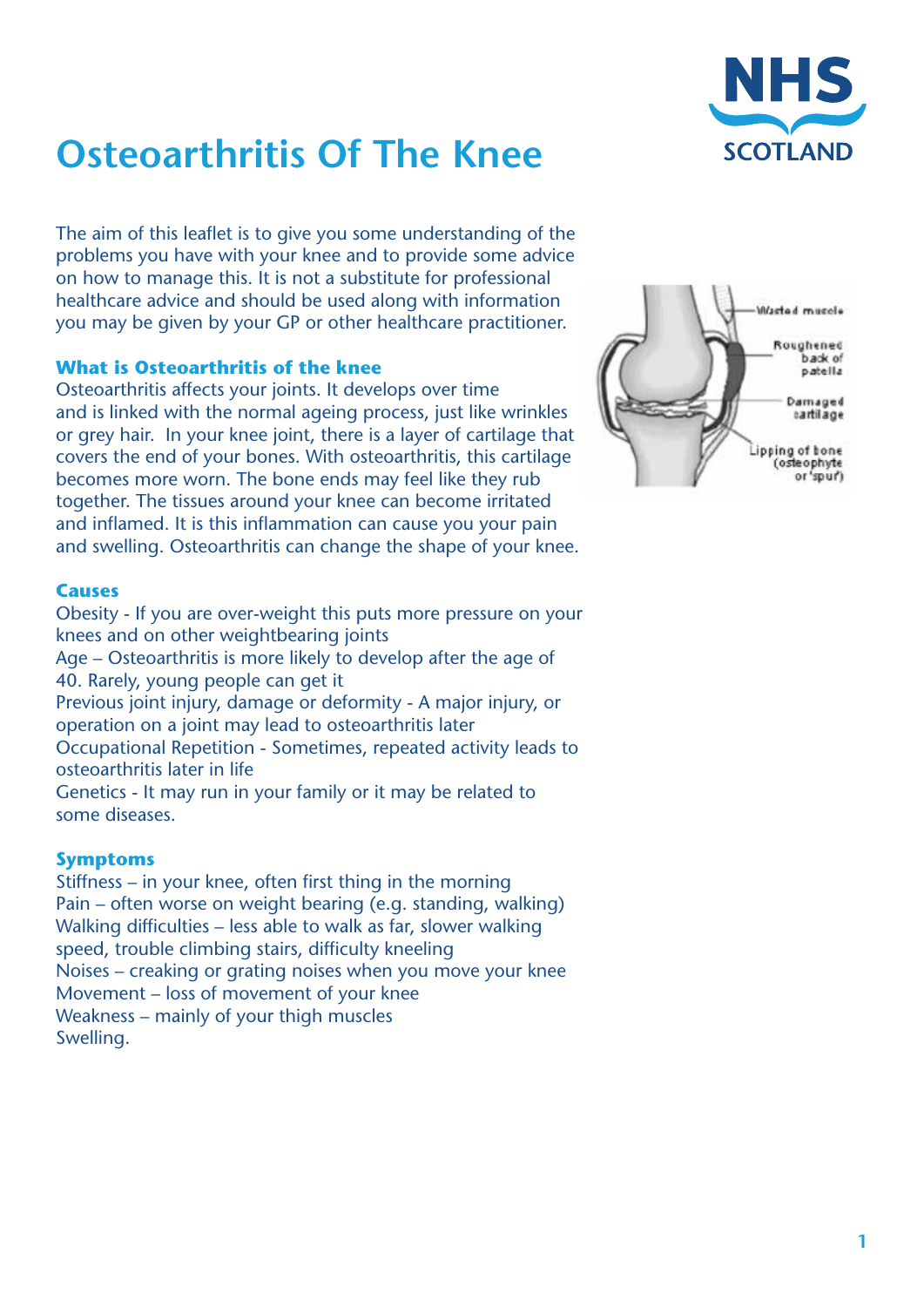

# **Diagnosis (+/- tests)**

The main way we diagnose your OA in your knee is through what you tell us and by examining your knee. Other investigations may be considered, these can be discussed with your health care professional.

- Tenderness over your knee
- Creaking and grating (crepitus)
- Bony swelling
- Excess fluid
- Restricted movement
- Instability of your knee
- Weakening of the muscles that support your knee
- X-rays X-rays are not a good indicator of how much pain or disability you're likely to have – some people have a lot of pain from minor joint damage but others have little pain from severe damage. X-rays may show changes such as osteophytes, narrowing of the space between bones and calcium deposits within your joint.
- Blood test There's no blood test for osteoarthritis but these tests can be used to rule out other conditions.

#### **Treatment**

#### **Self Help**

- Weight: aim to keep at your correct weight for your height. Research shows that if you are overweight for every pound lost there is a four pound reduction in knee joint load and stress
- Exercise: carry out regular daily exercise, e.g. walking, exercise bike, exercise in water or swimming (avoid breaststroke)
- Stiffness: keep moving, as this prevents stiffness. Avoid standing still or sitting still in one position too long
- Plan how to pace yourself: plan exercise and plan rest. Plan some breaks in your activities for the day. **If your pain is severe**: climb stairs leading with your stronger leg, and go downstairs leading with your more painful knee first
- When you need to turn: take small steps to avoid twisting at your knee
- Walking stick: use a stick if you are limping or if pain is severe.
- Footwear: wear good supportive footwear with shock absorbing properties. Avoid high heels or stiff soles.
- Hot and cold: Yes, a hot or cold pack can help for a while. Leave it on for up to 10 minutes. Test which one works better for you. If you use a cold pack, put a damp tea towel around it to protect your skin. Check your skin regularly.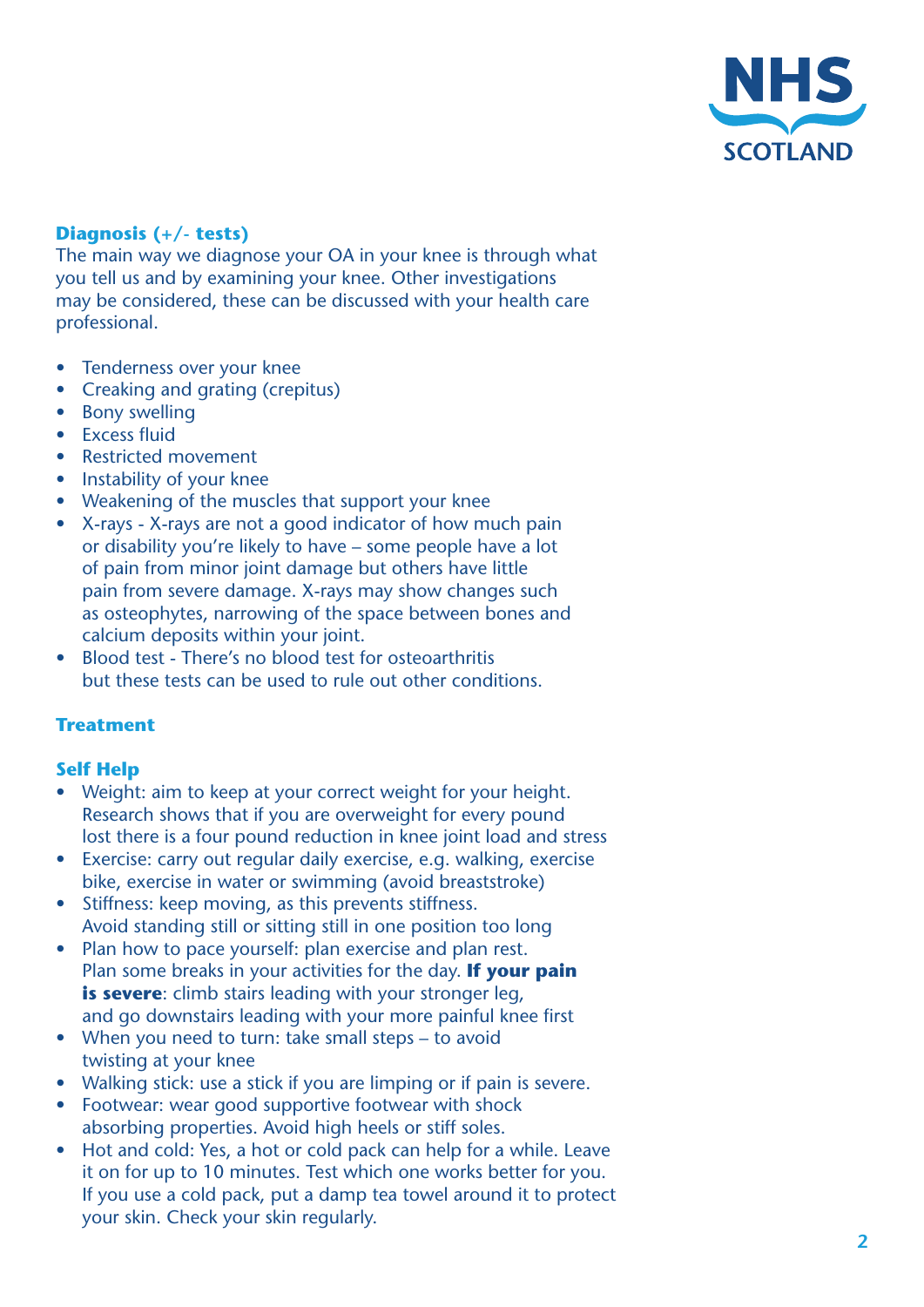

#### **Exercises**

All exercises should be relatively comfortable to do. If you have pain on a specific exercise that does not settle quickly, you should stop that exercise.

# **Exercise 1: Static Quadriceps**

Lie on your back with your legs straight. Pull your foot up, tighten your thigh muscle and push your knee down firmly against the bed.

# **Exercise 2: Straight Leg Raise**

Lie on your back. Pull your foot up and tighten the thigh muscle to straighten your knee. Lift your straight leg several inches and hold in this position. Keep your leg straight.

# **Exercise 3**: Inner Range Heel Lifts

Lie on you back with a towel roll under your knee. Pull your toes up, tighten the front of your thigh muscle and straighten your knee slowly.

#### **Exercise 4: Active Range of Motion**

Lie on your back with something smooth under your heel e.g. a tray or plastic bag. Bend and straighten your hip and knee by sliding your foot up and down the surface. All exercises should be relatively comfortable to do. If you have pain on a specific exercise that does not settle quickly, you should stop that exercise.